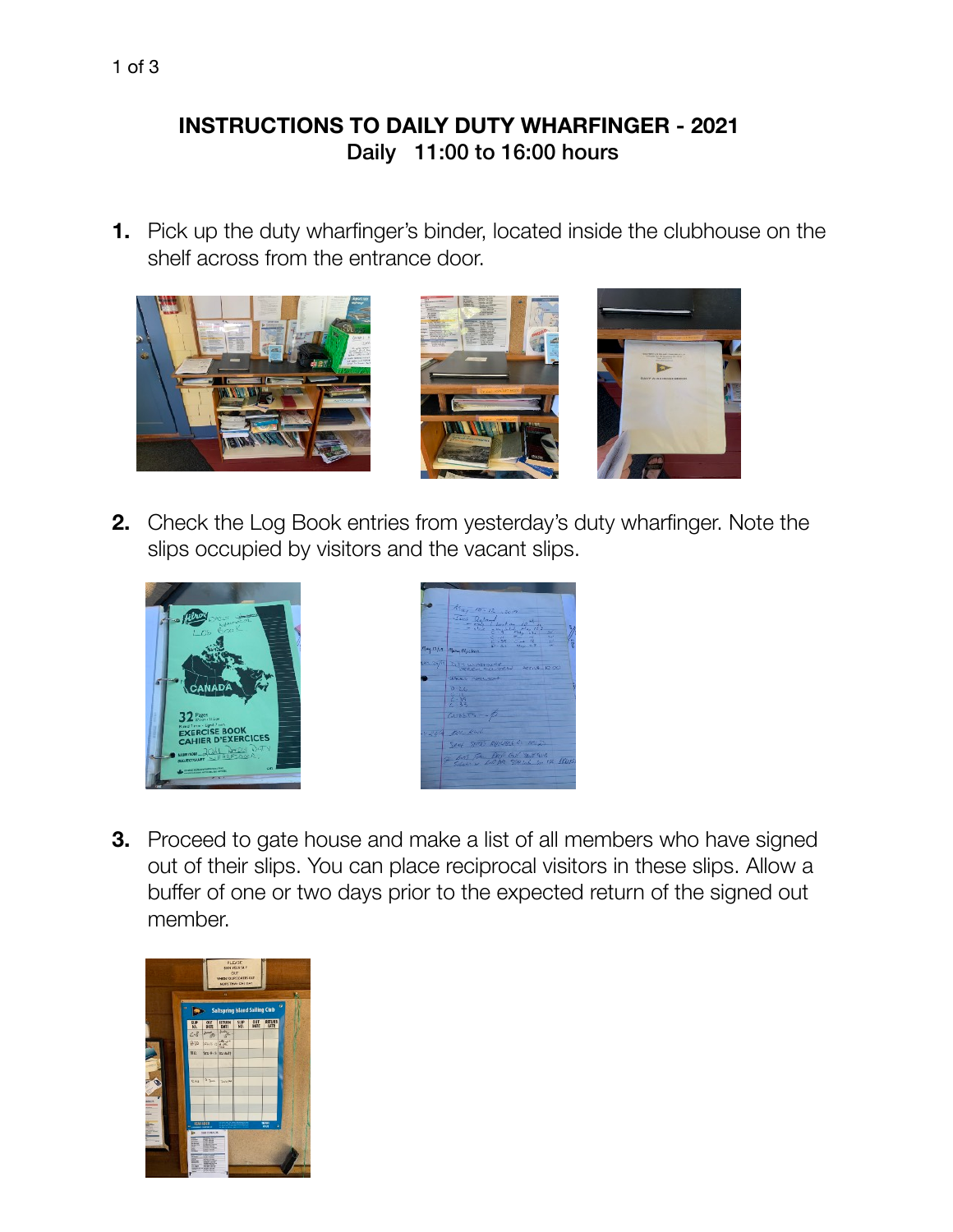visitors register in the booth and make sure that each vessel is displaying a yellow registration slip in their window. This confirms that they have registered.



2 of 3



- **5.** Return to the clubhouse and check that the exterior washrooms have adequate supplies of toilet paper and paper towels. Extra supplies are in the broom closet at the bottom of the stairs in the clubhouse.
- **6.** Keep an eye out for the arriving visitors. They should tie up on the outside of F dock, or the breakwater dock. They may press the red button in the registration booth to activate the buzzer, to call the daily duty wharfinger. You can also post a note with your cell phone number and your slip location and ask them to call you.